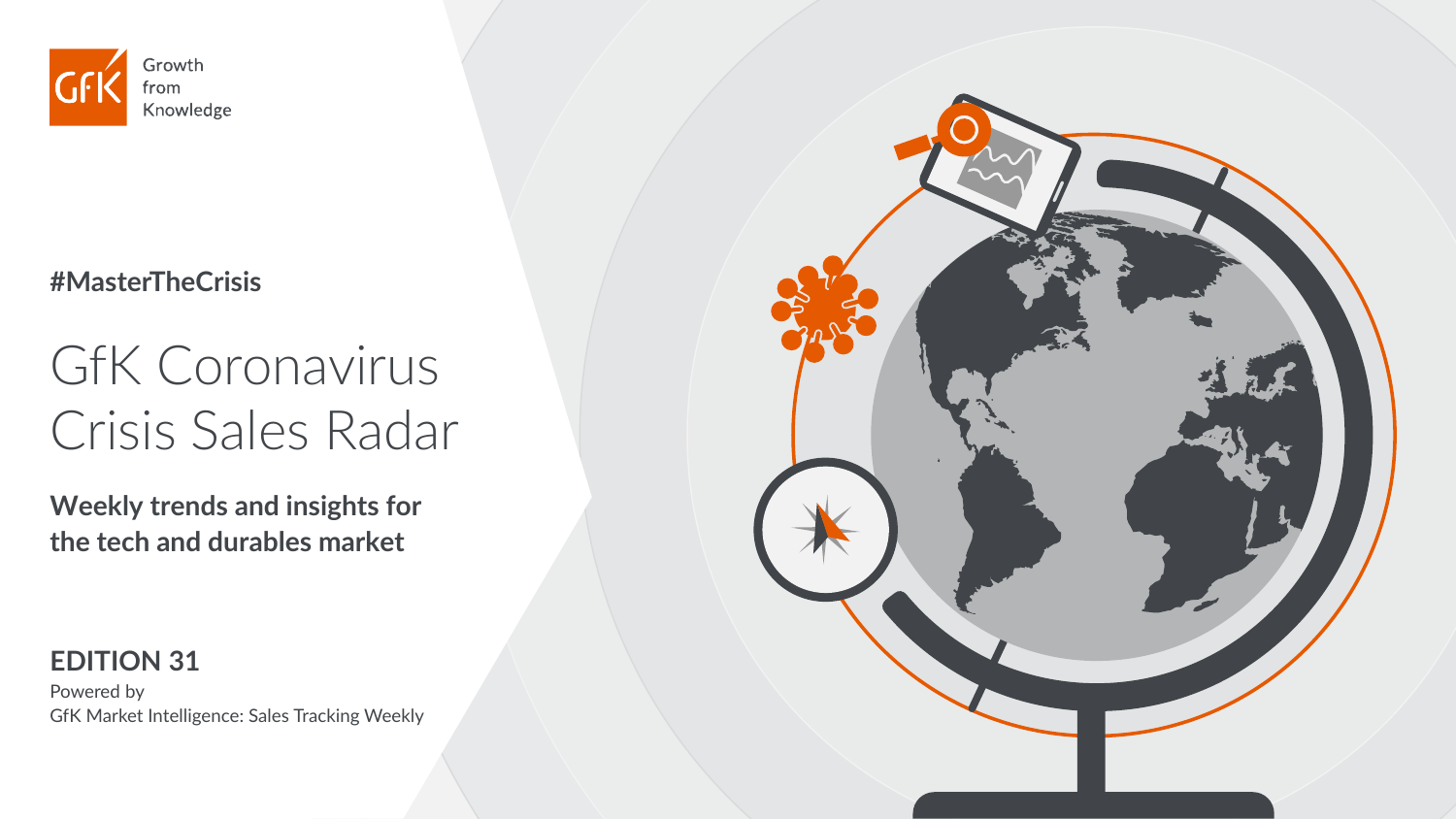## If you know exactly how the market is behaving on Black Friday, you can out-market the competition



#### **Perfect your tactics week-on-week**

This year's peak weeks will be more challenging than ever. Expect fierce competition as manufacturers and retailers will look to make up lost revenue in a tough economic climate, amidst rapidly changing consumer behavior and attitudes.

Short-term decision-making requires up-to-date market intelligence. Knowing what to promote, to whom, at what price, on what channels and when, is going to be vital to success.

#### **GfK's Market Intelligence: Sales Tracking ̶**

**the foundation you need to stay on top of the volatility**



GfK's weekly data helps us to adjust forecasts and promotions rapidly, and to plan for crucial sales periods. It allows us to act based on what feels like live data, giving us increased visibility to maximize our business.

#### **Andrew Line**

Head of Consumer PC & Visuals 4P Lenovo UK and Ireland

#### **Get fit for this year's peak season.**

Let GfK's Market Intelligence help you maximize the peak weeks successfully. Ask for our special packages which will allow you to monitor your product group's sales performance on total market, subsegment or best-selling models level – online and offline. [Enquire now.](https://insights.gfk.com/gfk-weekly-market-intelligence)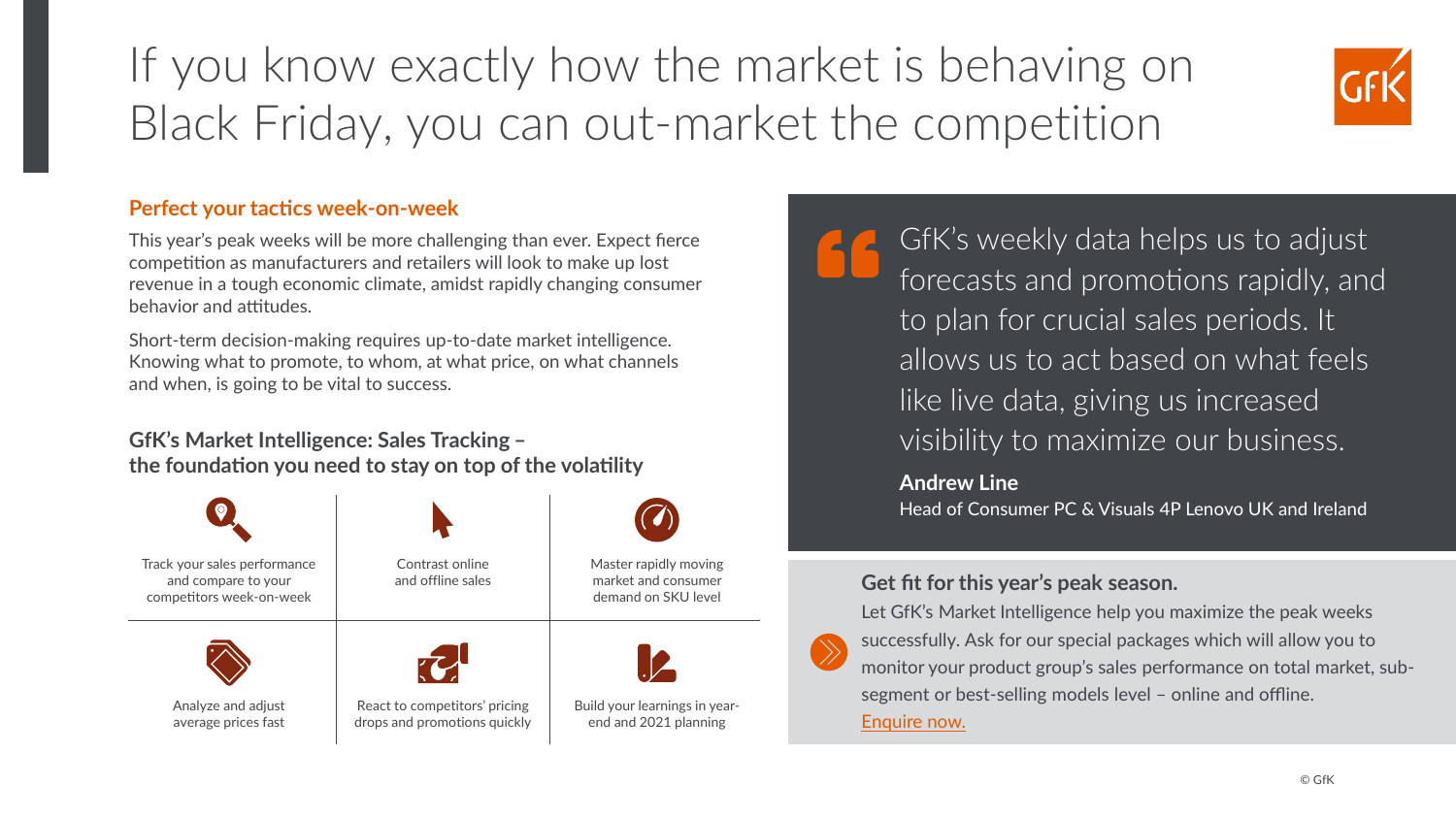## <span id="page-2-0"></span>Weekly retail insights from the Point of Sale: Spotlight on Germany





Source: GfK Market Intelligence: Sales Tracking, Germany; Calendar week 1 2019 – 42 2020; Technical consumer goods include: Telecom: Smartphones, headsets – IT: Mobile/Desk computing (excl. Media sticks/boxes), media tablets, monitors, keying devices, pointing devices – Office: Laser and inkjet printers – Consumer Electronics (CE): TVs, audio home systems, soundbars – Major domestic appliances (MDA): Cooling and washing machines – Small domestic appliances (SDA): Vacuum cleaners, shavers, food preparation, dental care, hot beverage makers; Value is in EUR NSP (non-subsidized price) fix.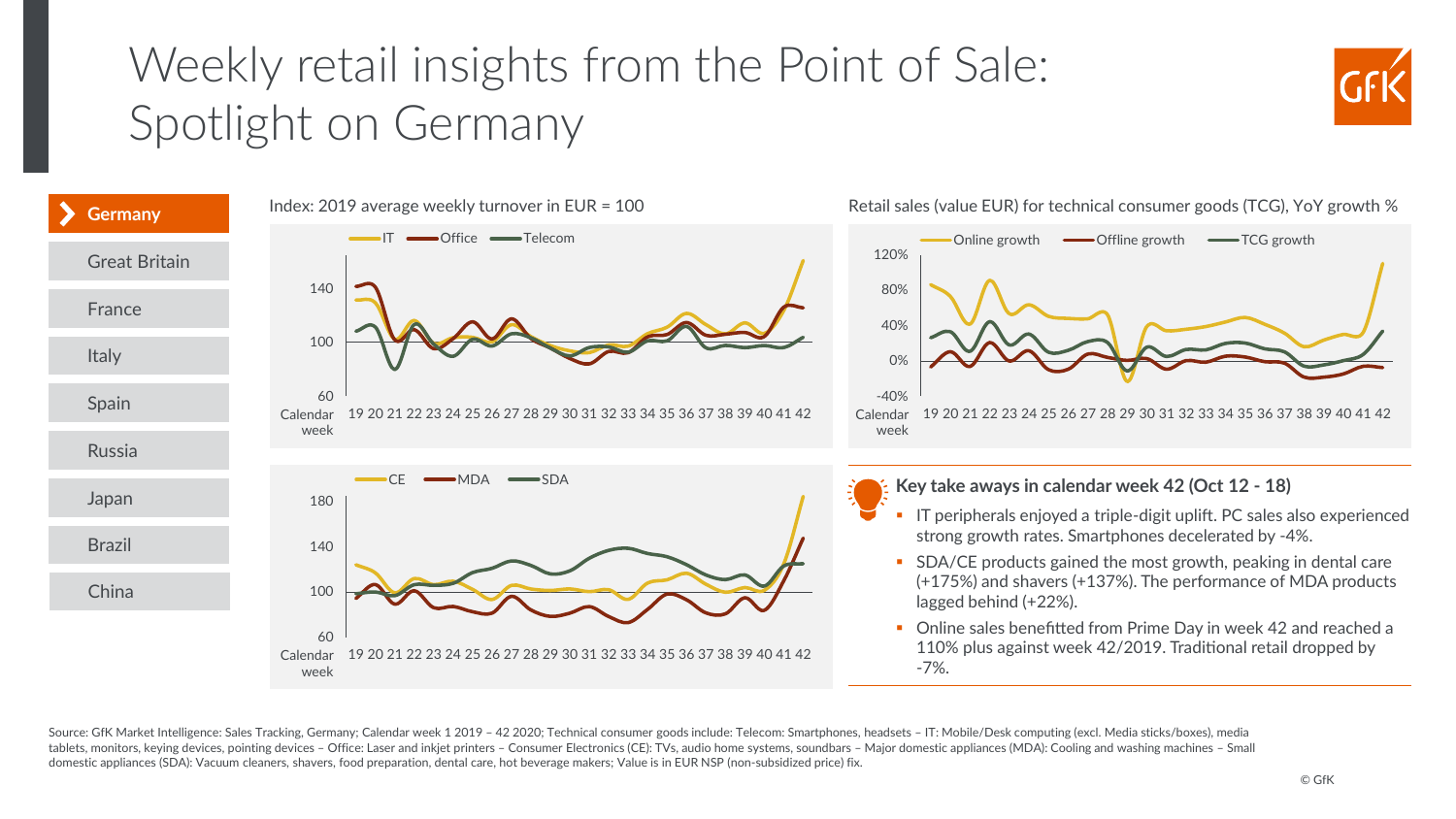#### <span id="page-3-0"></span>Weekly retail insights from the Point of Sale: Spotlight on Great Britain





Source: GfK Market Intelligence: Sales Tracking, Great Britain; Calendar week 1 2019 - 42 2020; Technical consumer goods include: Telecom: Smartphones, headsets - IT: Mobile/Desk computing (excl. Media sticks/boxes), media tablets, monitors, keying devices, pointing devices – Office: Laser and inkjet printers – Consumer Electronics (CE): TVs, audio home systems, soundbars – Major domestic appliances (MDA): Cooling and washing machines Small domestic appliances (SDA): Vacuum cleaners, shavers, food preparation, dental care, hot beverage makers; Value is in EUR NSP (non-subsidized price) fix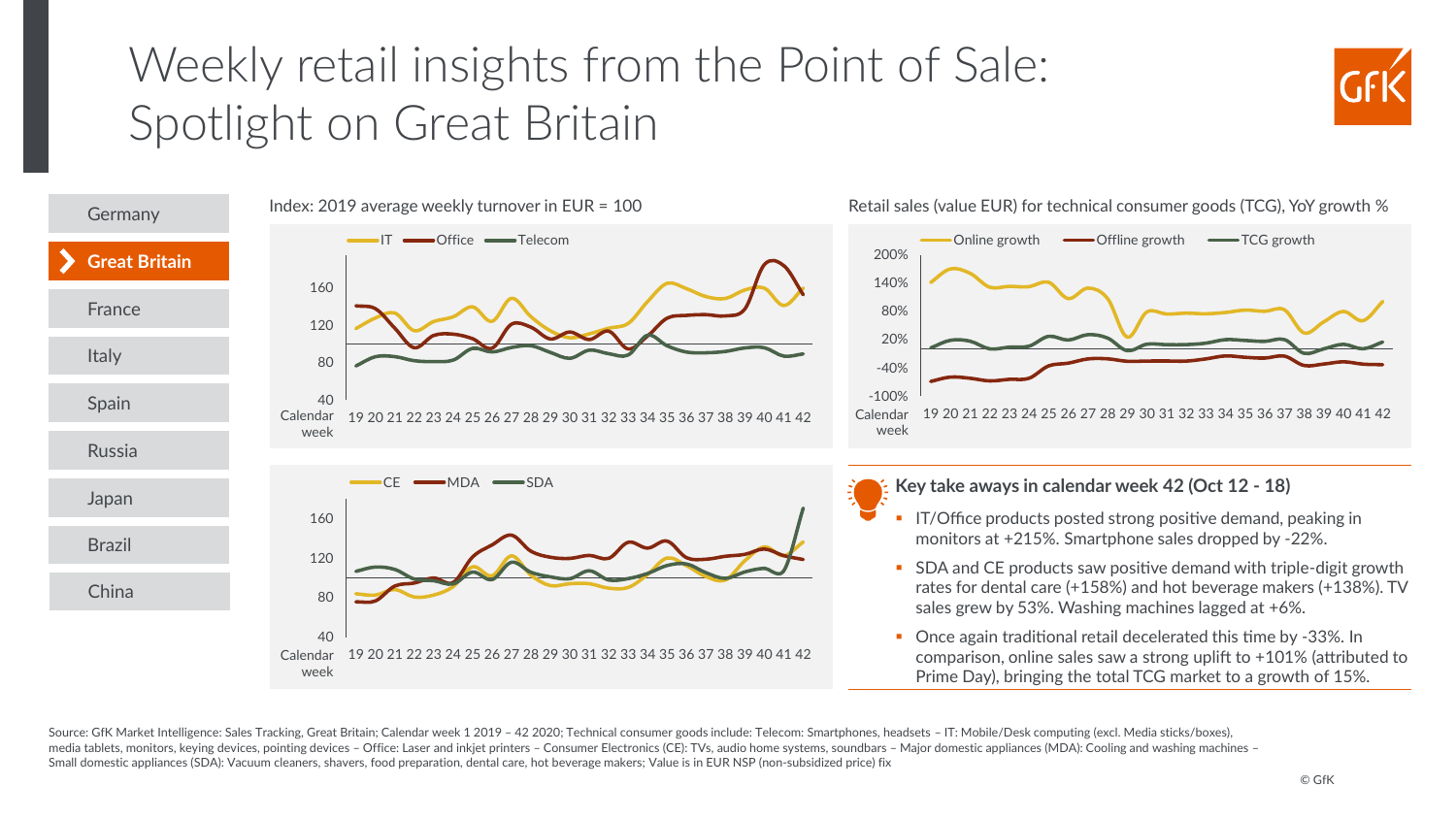## <span id="page-4-0"></span>Weekly retail insights from the Point of Sale: Spotlight on France





Source: GfK Market Intelligence: Sales Tracking, France; Calendar week 1 2019 – 42 2020; Technical consumer goods include: Telecom: Smartphones, headsets – IT: Mobile/Desk computing (excl. Media sticks/boxes), media tablets, monitors, keying devices, pointing devices – Office: Laser and inkjet printers – Consumer Electronics (CE): TVs, audio home systems, soundbars – Major domestic appliances (MDA): Cooling and washing machines – Small domestic appliances (SDA): Air treatment, vacuum cleaners, shavers, food preparation, dental care, hot beverage makers; Value is in EUR NSP (non-subsidized price) fix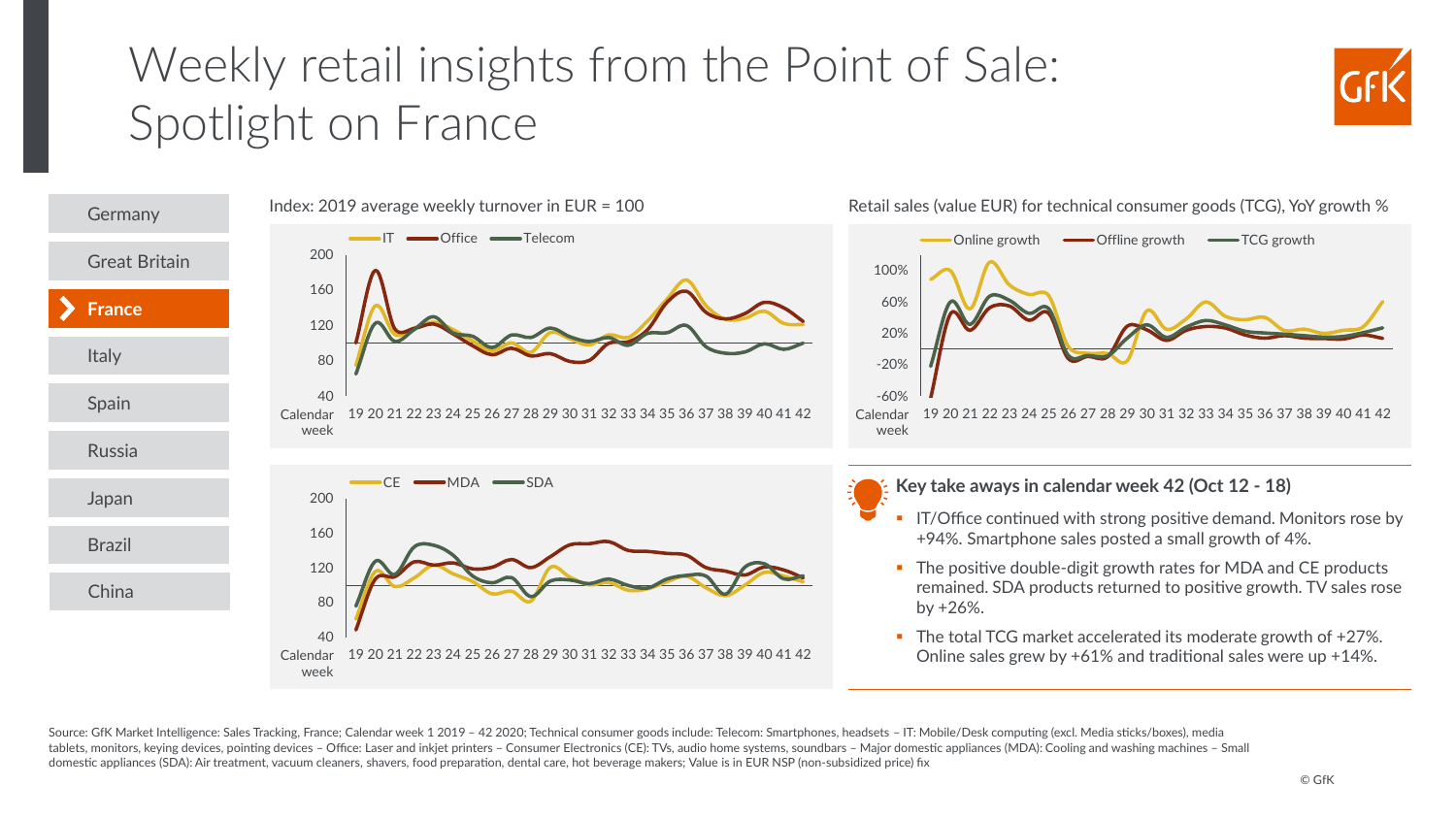## <span id="page-5-0"></span>Weekly retail insights from the Point of Sale: Spotlight on Italy





Source: GfK Market Intelligence: Sales Tracking, Italy; Calendar week 1 2019 – 42 2020; Technical consumer goods include: Telecom: Smartphones – IT: Mobile/Desk computing (excl. Media sticks/boxes), media tablets – Office: Laser and inkjet printers - Consumer Electronics (CE): TVs, audio home systems, soundbars - Major domestic appliances (MDA): Cooling and washing machines - Small domestic appliances (SDA): Air treatment, vacuum cleaners. shavers, food preparation, dental care, hot beverage makers; Value is in EUR NSP (non-subsidized price) fix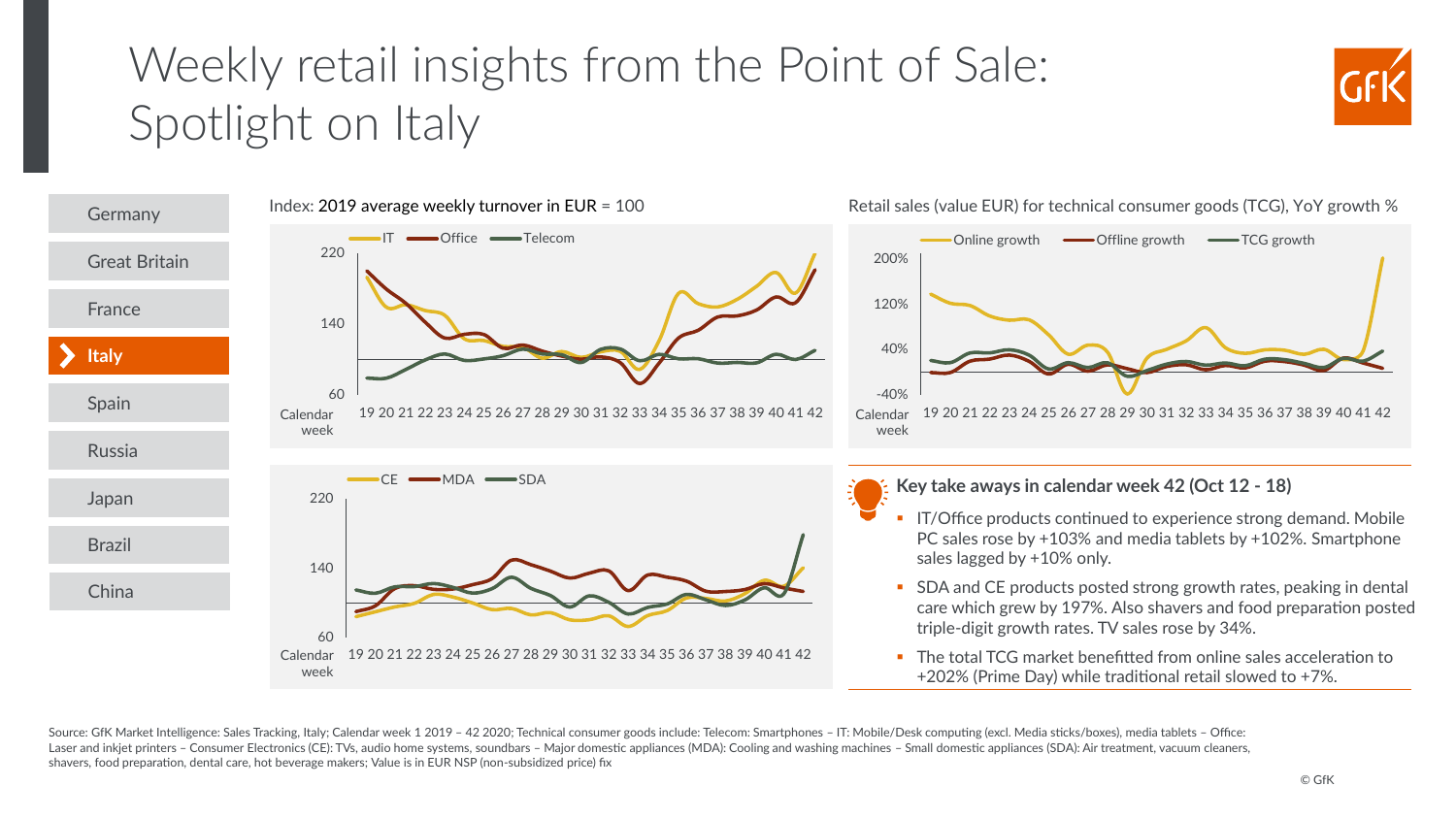## <span id="page-6-0"></span>Weekly retail insights from the Point of Sale: Spotlight on Spain





Source: GfK Market Intelligence: Sales Tracking, Spain; Calendar week 1 2019 – 42 2020; Technical consumer goods include: Telecom: Smartphones – IT: Mobile/Desk computing (excl. Media sticks/boxes), media tablets – Office: Laser and inkjet printers – Consumer Electronics (CE): TVs, audio home systems, soundbars – Major domestic appliances (MDA): Cooling and washing machines - Small domestic appliances (SDA): Air treatment, vacuum cleaners, shavers, food preparation, dental care, hot beverage makers; Value is in EUR NSP (non-subsidized price) fix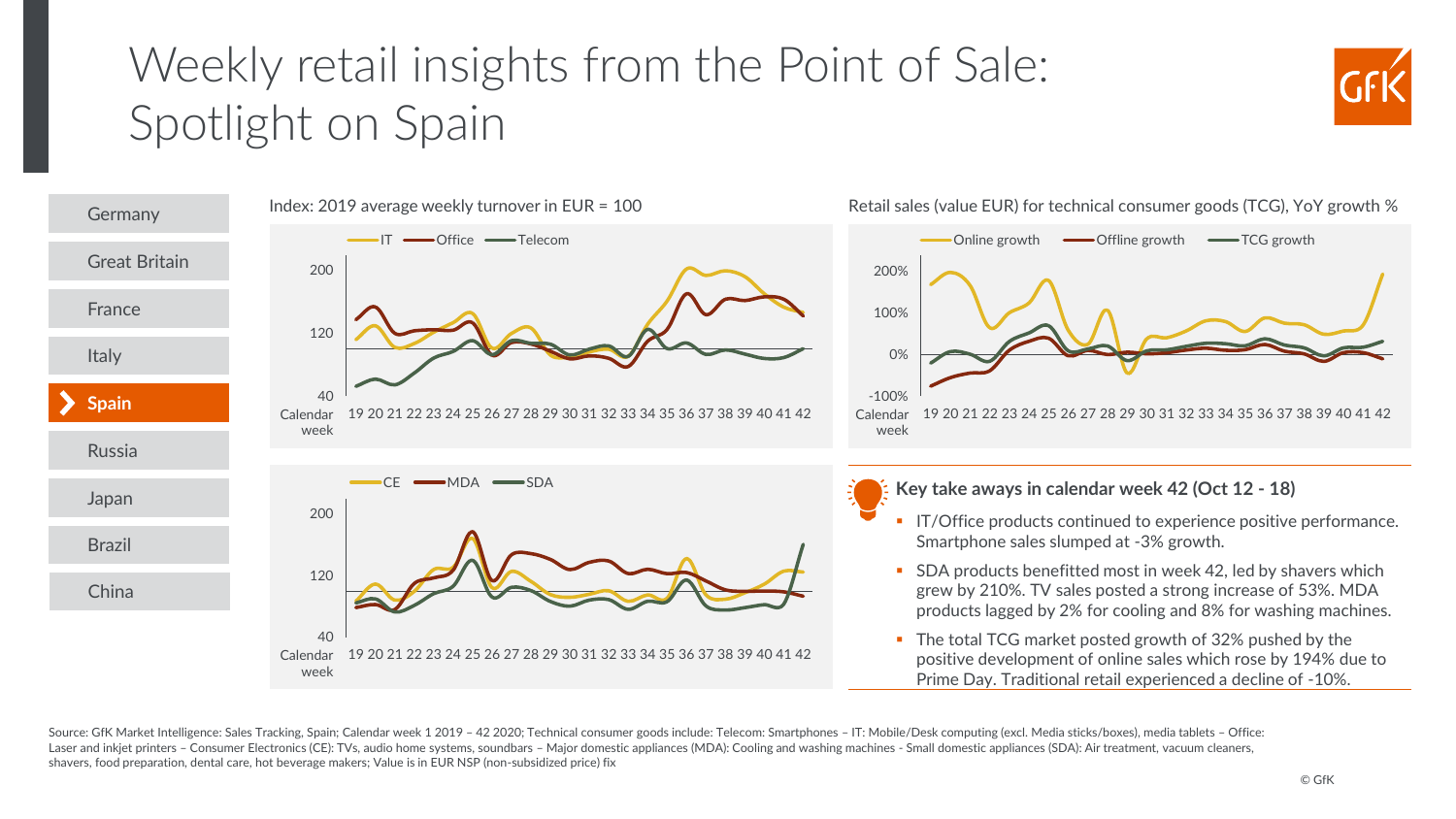### <span id="page-7-0"></span>Weekly retail insights from the Point of Sale: Spotlight on Russia





Retail sales (value EUR) for technical consumer goods (TCG), YoY growth %

Source: GfK Market Intelligence: Sales Tracking, Russia; Calendar week 1 2019 – 42 2020; Technical consumer goods include: Telecom: Smartphones, headsets – IT: Mobile/Desk computing (excl. Media sticks/boxes), media tablets, monitors, keying devices, pointing devices – Office: Laser and inkjet printers – Consumer Electronics (CE): TVs, audio home systems, soundbars – Major domestic appliances (MDA): Cooling and washing machines - Small domestic appliances (SDA): Air treatment, vacuum cleaners, shavers, food preparation, dental care, hot beverage makers; Value is in EUR NSP (non-subsidized price) fix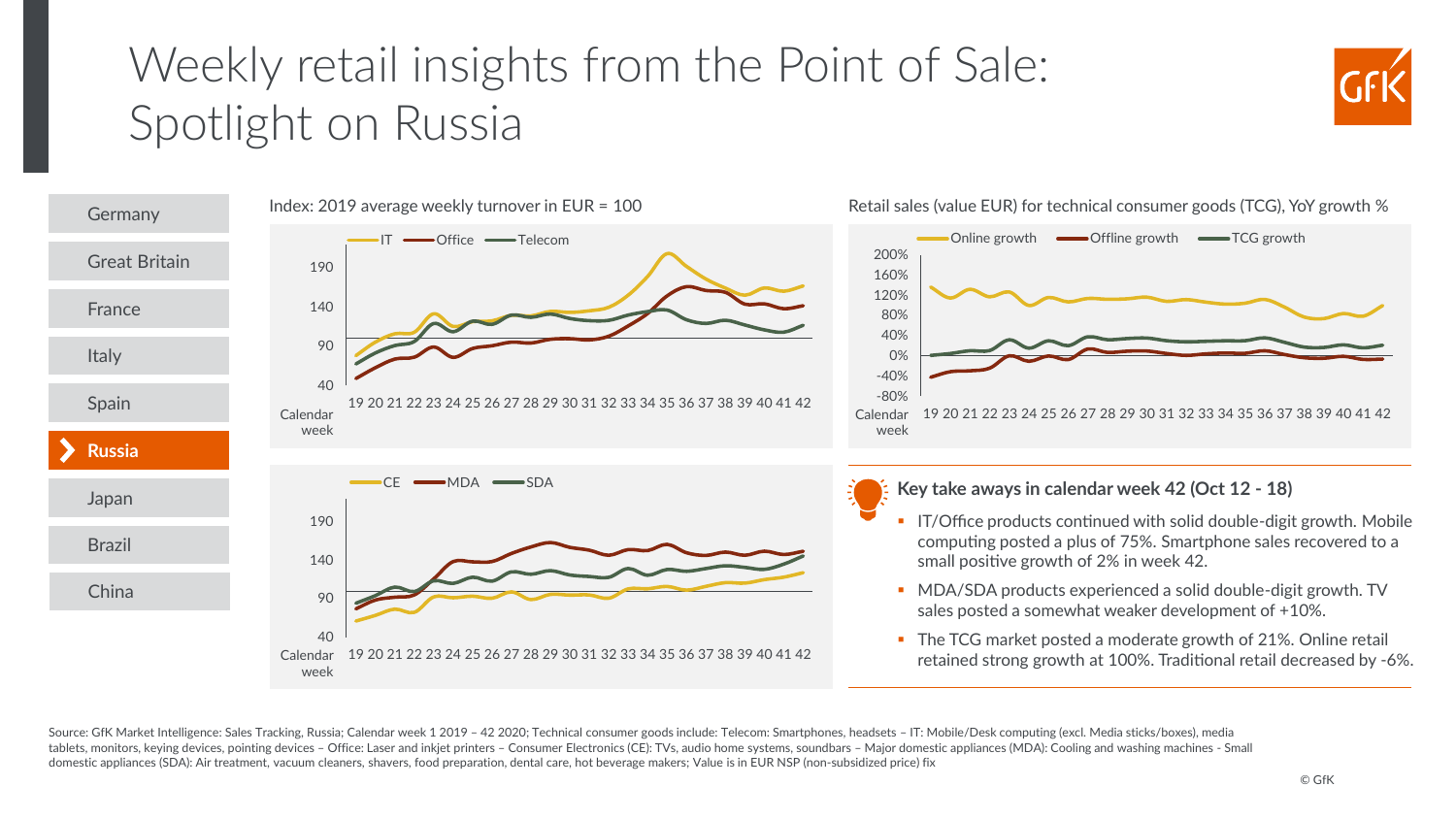## <span id="page-8-0"></span>Weekly retail insights from the Point of Sale: Spotlight on Japan





Source: GfK Market Intelligence: Sales Tracking, Japan; Calendar week 1 2019 - 42 2020; Technical consumer goods include: Telecom: Smartphones, headsets - IT: Mobile computing, media tablets - Consumer Electronics (CE): TVs, audio home systems, soundbars – Major domestic appliances (MDA): Cooling and washing machines - Small domestic appliances (SDA): Air treatment, vacuum cleaners, shavers, food preparation, dental care, hot beverage makers;

Value is in EUR NSP (non-subsidized price) fix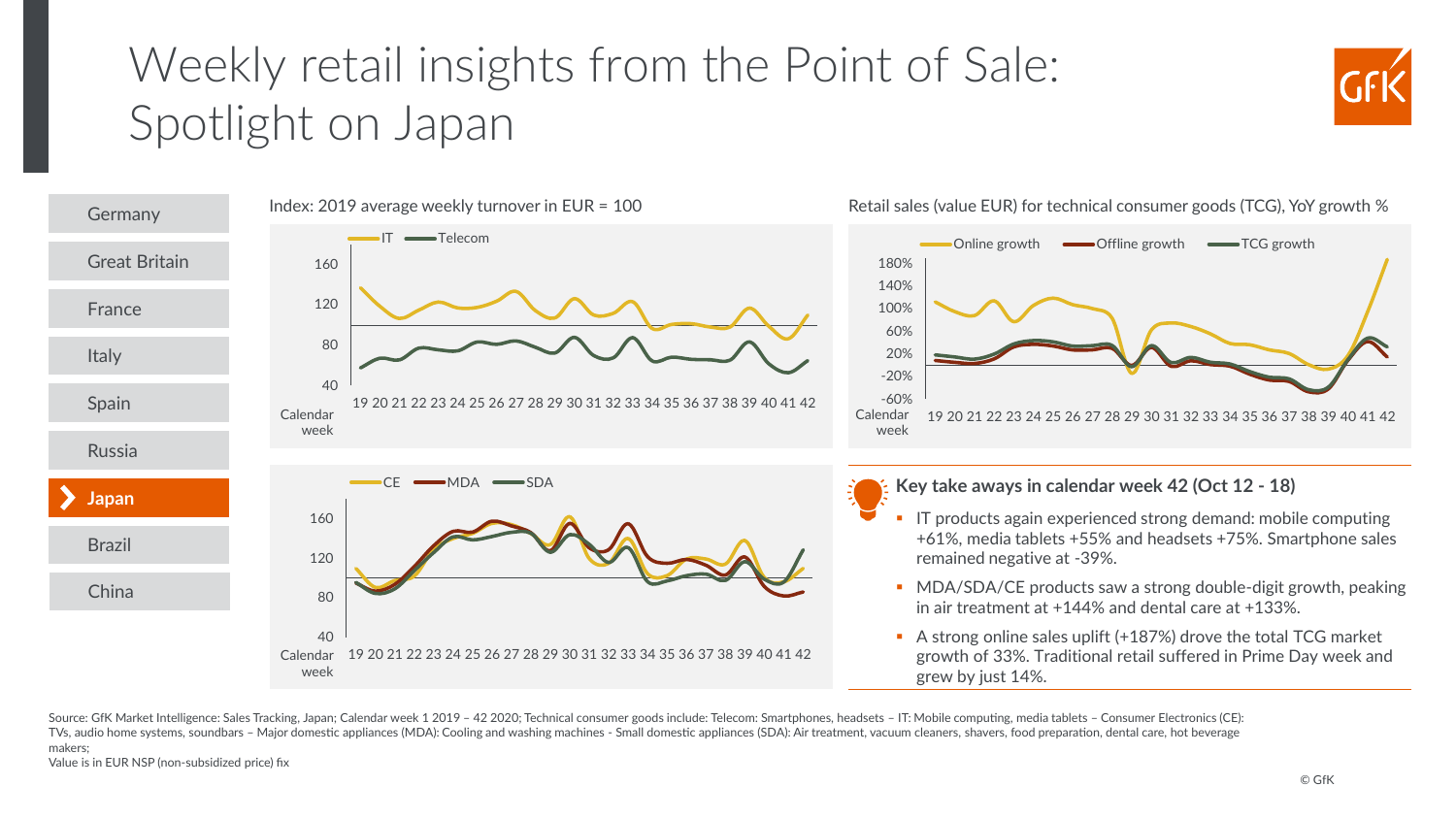### <span id="page-9-0"></span>Weekly retail insights from the Point of Sale: Spotlight on Brazil





Source: GfK Market Intelligence: Sales Tracking, Brazil; Calendar week 1 2019 – 42 2020; Technical consumer goods include: Telecom: Smartphones – IT: Mobile/Desk computing (excl. Media sticks/boxes), media tablets – Office Laser and inkiet printers – Consumer Electronics (CE): TVs, audio home systems – Major domestic appliances (MDA): Cooling and washing machines - Small domestic appliances (SDA): Vacuum cleaners, shavers, food preparation, hot beverage makers; Value is in EUR NSP (non-subsidized price) fix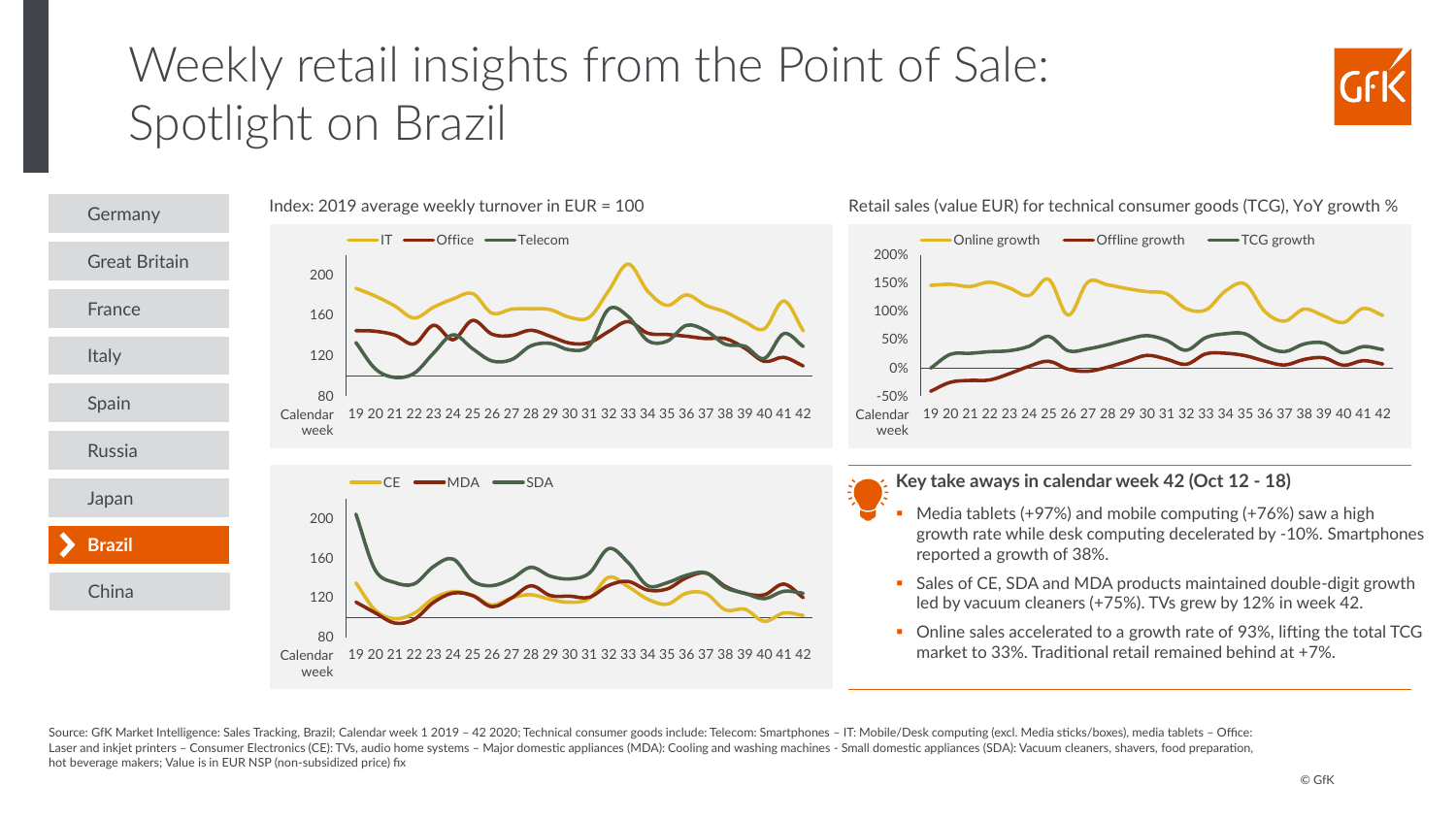## <span id="page-10-0"></span>Weekly retail insights from the Point of Sale: Spotlight on China





Source: GfK Market Intelligence: Sales Tracking, China; Calendar week 1 2019 - 42 2020; Technical consumer goods include: Telecom: Smartphones - IT: Mobile computing - Consumer Electronics (CE): TVs - Major domestic appliances (MDA): Cooling and washing machines; Value is in EUR NSP (non-subsidized price) fix